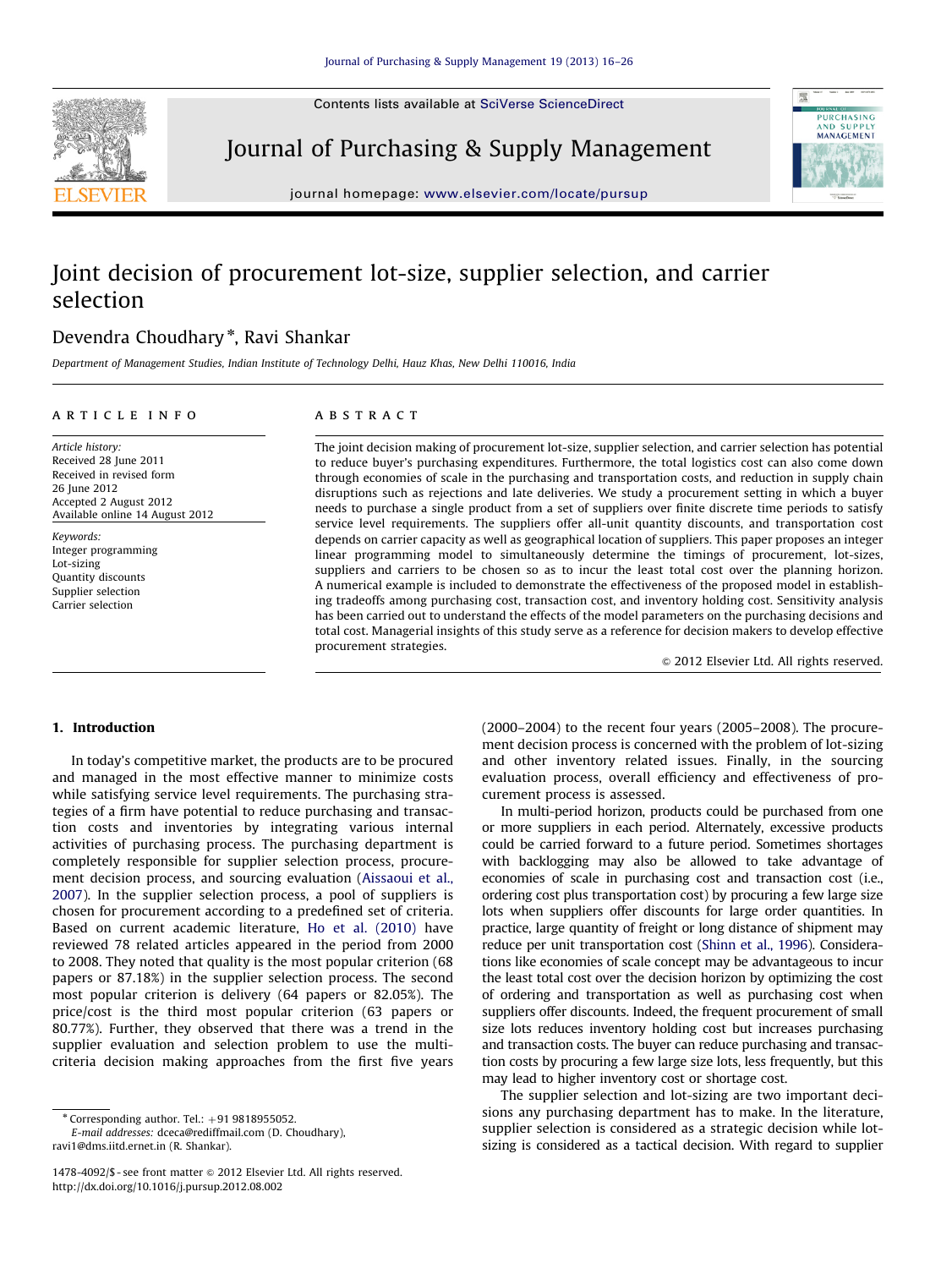selection, the buyer needs to consider the objectives such as cost minimization, and quality and service level maximization. With regard to lot-sizing problem, the buyer needs to consider inventory cost and shortage cost minimization. However, due to the inherent interdependency between these two decisions, a purchasing department cannot optimize them separately [\(Aissaoui et al., 2007;](#page--1-0) [Rezaei](#page--1-0) [and Davoodi, 2011](#page--1-0)). Further, a few studies have reported that a firm can benefit by integrating purchasing quantities and inbound transportation decisions [\(Russell and Krajewski, 1991;](#page--1-0) [Swenseth](#page--1-0) [and Godfrey, 2002;](#page--1-0) [Mansini et al., 2012](#page--1-0)). The buyer can select an appropriate size carrier or negotiate the discounts rates with third party logistics providers (3PL) to reduce the inbound transportation cost. Hence, incorporating the decision to schedule orders over time with the supplier selection and appropriate transportation carrier selection may significantly reduce total cost over the planning horizon. In spite of many advantages, the models that have been proposed in the literature on inventory lot-sizing with supplier selection, have not sufficiently considered economies of scale in the purchasing and transportation costs. Nowadays, disruptions have become more common in supply chains, which lead to supply chain risks [\(Giannakis and Louis, 2011](#page--1-0)). Supply chain disruptions such as rejections and late deliveries also affect the procurement decisions [\(Choudhary and Shankar, 2011\)](#page--1-0). If buyer includes quality and delivery related performance aspects in purchasing decisions then suppliers may be motivated to increase their performance on these criteria in subsequent periods.

Above observations have been used to develop an integrated model for inventory lot-sizing, supplier selection, and carrier selection problems. We investigate a problem in which a single product is procured from multiple suppliers, in multiple periods, considering economies of scale concepts in purchasing and transaction costs, and supply chain disruptions such as rejections and late deliveries. Since, logistics cost plays a key role in inventory lot-sizing, supplier and carrier selection, it is necessary to incorporate economies of scale in purchasing and transportation costs. We consider all-unit quantity discount structure for purchasing cost, and carrier size as well as geographical location dependent discount structure for transportation cost at full truck loads (FTL) capacity. We consider all realistic constraints in purchasing and inventory management such as buyer's demand, service level requirement and storage capacity, and suppliers' production capacity, discounts, rejections and late deliveries. The proposed model permits time dependent variations in problem parameters such as suppliers' quality and delivery performance, price, production capacity, and buyer's ordering cost, inventory holding cost, transportation cost, storage capacity, service level, etc. The intent of this model is to determine the right timings of procurement, appropriate lot-sizes and its supplier(s), and carrier(s) for transportation of the items.

The paper is further organized as follows: Section 2 presents a brief literature review of the existing relevant quantitative approaches related to multi-period procurement lot-sizing with supplier selection problem. In [Section 3](#page--1-0), an integer linear programming formulation is proposed for joint decision making of procurement lot-sizing, supplier selection, and carrier selection problem considering all-unit quantity discounts, transportation discounts, and supply chain disruptions. [Section 4](#page--1-0) presents a numerical example with solution to demonstrate the effectiveness of the proposed approach. Managerial implications of proposed approach are discussed in [Section 5.](#page--1-0) Finally, conclusions, limitations, and directions for future research are provided in [Section 6.](#page--1-0)

#### 2. Literature review

Supplier selection problem is an important strategic decision that a buyer has to make. It has attracted considerable attention of researchers, who have looked at it from several angles. [Ghodsypour and O'Brien \(2001\)](#page--1-0) have examined the problem in a multi-criteria framework. A mixed integer non-linear programming model is proposed to determine the optimal allocation of products to suppliers so that the total annual purchasing cost could be minimized. [Sucky \(2007\)](#page--1-0) proposes a dynamic decision making approach for strategic vendor selection based on the principles of hierarchical planning. This approach considers interdependencies in time arising from investment costs of selecting a new vendor and costs of switching from an existing vendor to a new one.

Due to increasing importance of supply chain management, the recent approach is towards developing models that can simultaneously look at procurement lot-sizing and supplier selection problem. [Basnet and Leung \(2005\)](#page--1-0) propose a mathematical model for integrated procurement lot-sizing with supplier selection problem. Later, [Rezaei and Davoodi \(2008\)](#page--1-0) present a mixed integer programming model for multiple suppliers and multiple products over a finite planning horizon. They extend the work of [Basnet and Leung \(2005\)](#page--1-0) to study the effect of suppliers' capacity and quality related performance. Furthermore, in recent years, a few researchers have proposed multi-period and multi-objective lot-sizing models ([Ustun and Demirtas, 2008a](#page--1-0), [2008b](#page--1-0); [Demirtas](#page--1-0) [and Ustun, 2009](#page--1-0); [Rezaei and Davoodi, 2011,](#page--1-0) etc.). A review of articles on inventory lot-sizing with supplier selection is summarized in [Table 1](#page--1-0).

A few studies have considered the combined problem related to the inbound transportation and procurement lot-sizing so as to optimize the total logistic cost over the planning horizon. [Liao and](#page--1-0) [Rittscher \(2007\)](#page--1-0) study the integration of the supplier selection, the procurement lot-sizing and the carrier selection decisions. They consider dynamic demand situation and propose a multi objective programming model for supplier selection, procurement lot-sizing and carrier selection decisions in each replenishment cycle. The objective aims at minimizing the total logistic cost, the total quality rejected items and the late deliveries. [Mansini et al.](#page--1-0) [\(2012\)](#page--1-0) present an integer programming model to study a procurement setting in which suppliers offer total quantity discounts and transportation costs are based on truckload shipping rates. The model is used to select a set of suppliers so as to satisfy product demand at minimal total cost. Recently, [Choudhary and](#page--1-0) [Shankar \(2011\)](#page--1-0) study a multi-period purchasing problem in which a buyer procures a single product from a single supplier considering economies of scale in purchasing and transaction costs along with supply chain disruptions. They propose an integer programming model to establish tradeoffs among cost objectives and determine appropriate lot-size and its timing to minimize total cost over the decision horizon. Their study shows that lot-sizing decisions are influenced by buyer's relative importance of purchasing, transaction, and inventory holding cost objectives. Furthermore, supply chain disruptions can substantially influence the structure of solutions, and affect the buyer's total cost objective. The present study extends the work of [Choudhary and Shankar \(2011\)](#page--1-0) for multi supplier-single buyer system.

This paper contributes to the existing literature in several ways. It provides a summary of existing quantitative models for multi-period procurement lot-sizing with supplier selection. The available literature considers only minimization of ordering cost, inventory holding cost and purchasing cost. However, it is observed that more than 50% of the total logistics cost of a product is due to transportation. In practice, products flow from supplier to buyer in the form of fixed lot-sizes, such as FTL capacity to achieve economy of scale in transportation cost. Any lot-size less than FTL capacity may mitigate discount savings. In practice, it is observed that per unit transportation cost may